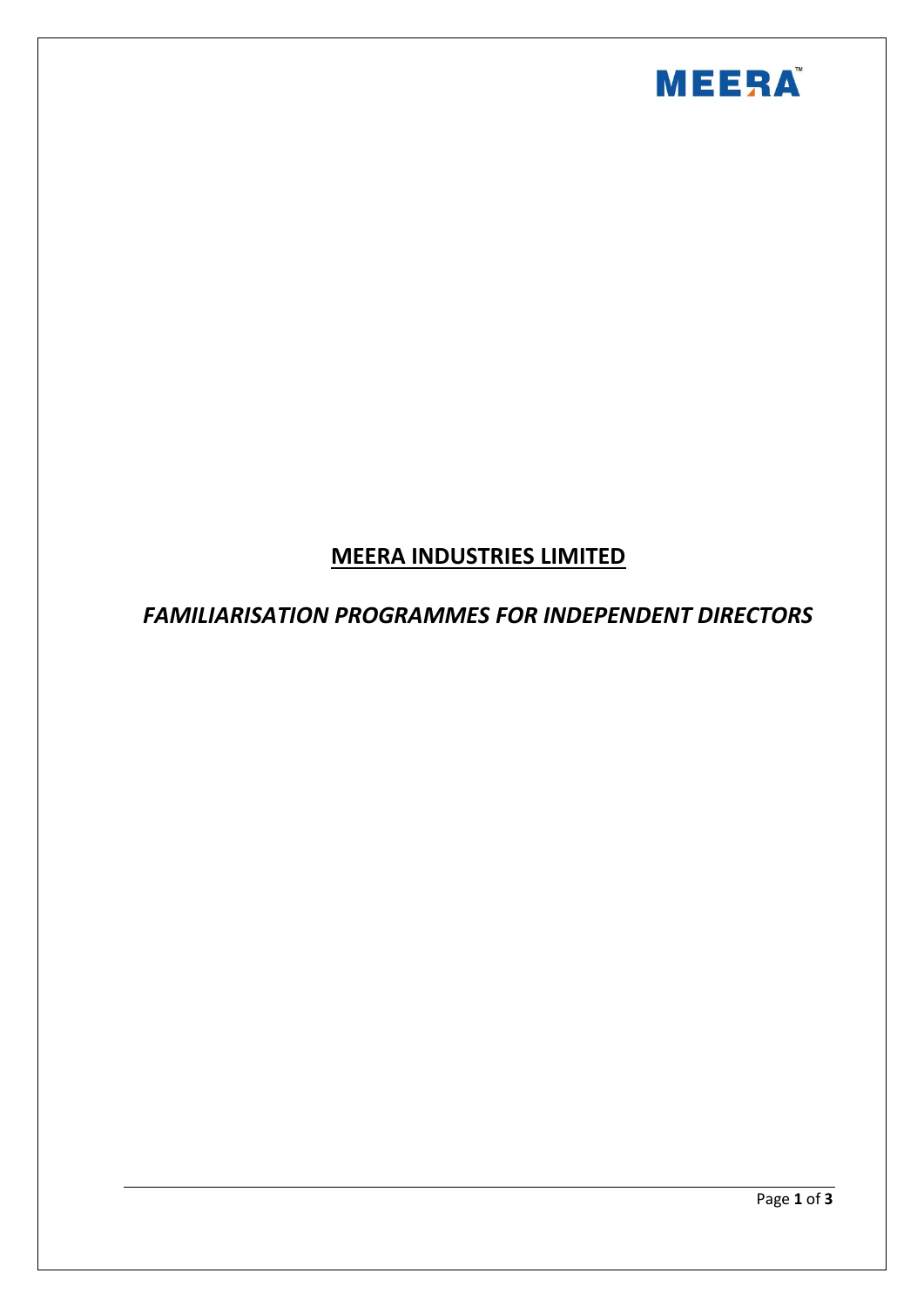

#### **Background**

The Familiarization Program ("the Program") for Independent Directors of Meera Industries Limited ("the Company") has been adopted by the Board of Directors pursuant to Regulation 25(7) of the SEBI (Listing Obligations and Disclosure Requirements) Regulations, 2015 as amended. Company practices a corporate culture that is based on empowerment, accountability, control and ethical practices with transparency at its core for creation of maximum value for the stakeholders.

#### **Familiarisation Programme for Independent Directors**

As required by the provisions of Schedule IV to the Act and other applicable provisions, the Company is required to develop a Familiarisation Programme for the Independent Directors of the Company. The Company will conduct introductory programmes when a new Independent Director is inducted on the Board of the Company.

The Company management shall also organize presentations to the Independent Directors to apprise them of key changes in regulations impacting the Company or the functioning, roles and responsibilities of the Board members.

The Company shall through its Executive Directors/Senior Managerial Personnel conduct programs /presentations to familiarize the Independent Directors with the strategy, operations and functions of the Company.

The Familiarisation Programme of the Company provide information relating to the Company, textile machine industry, business model of the Company, geographies in which Company operates, etc. The programme also intends to improve awareness of the Independent Directors on their roles, rights, responsibilities towards the Company. Further, the Familiarisation Programme should also provide information relating to the financial performance of the Company and budget and control process of the Company. The Managing Director or such other authorised officer(s) of the Company shall lead the Familiarisation Programme on aspects relating to business / industry. The Chief Financial Officer or such other authorised officer(s) of the Company may participate in the programme for providing inputs on financial performance of the Company and budget, control process, etc.

#### **Disclosure of the Policy**

This policy shall be uploaded on the Company's website for public information and a web link for the same shall also be provided in the Annual Report of the Company.